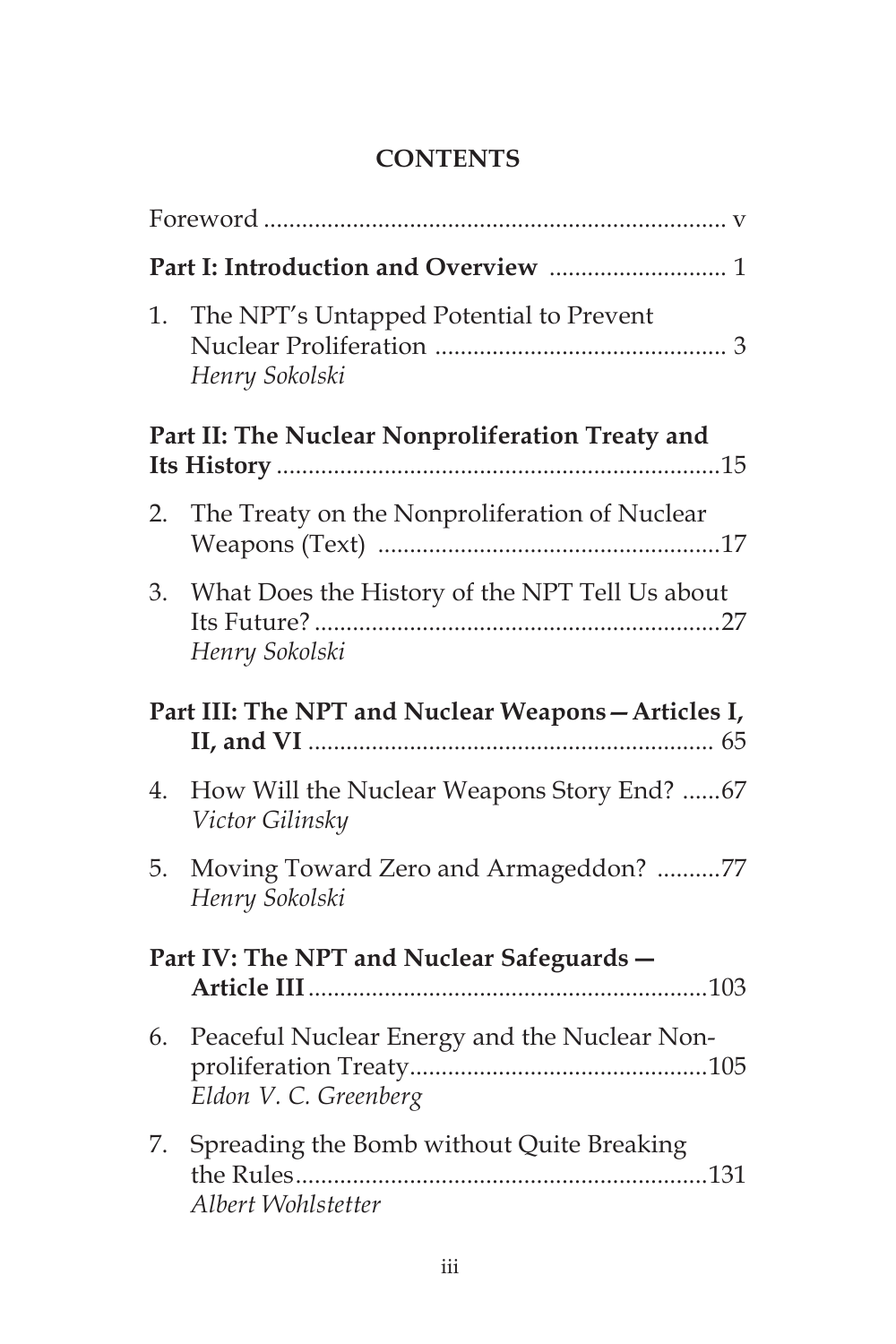|                                             | 8. Falling Behind: International Scrutiny of the<br>Henry Sokolski                                               |
|---------------------------------------------|------------------------------------------------------------------------------------------------------------------|
|                                             | Part V: The Rights and Benefits of Peaceful Nuclear                                                              |
| 9.                                          | Henry Sokolski and George Perkovich                                                                              |
|                                             | 10. The Three Qualifications of Article IV's<br>Robert Zarate                                                    |
|                                             | 11. Nuclear Technology Rights and Wrongs: The<br>NPT, Article IV, and Nonproliferation 237<br>Christopher Ford   |
|                                             | 12. Economics of New Nuclear Power and Prolifera-<br>tion Risks in a Carbon Constrained World 385<br>Jim Harding |
| Part VI: Withdrawing From and Enforcing the |                                                                                                                  |
|                                             | Henry Sokolski and Victor Gilinsky                                                                               |
|                                             | 14. Enforcing the NPT and IAEA Compliance423<br>Pierre Goldschmidt                                               |
|                                             |                                                                                                                  |